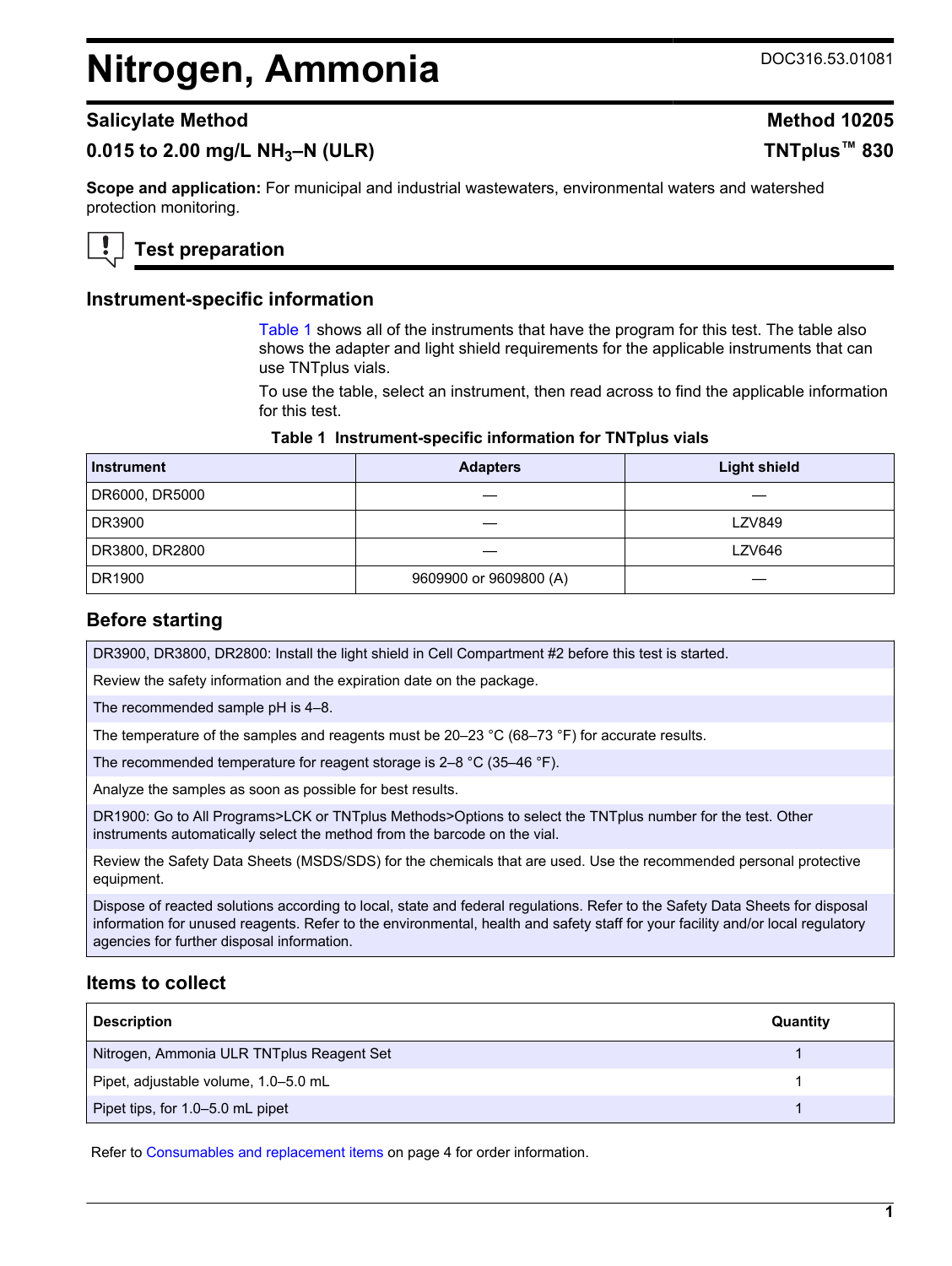## **Sample collection and storage**

- Collect samples in clean glass or plastic bottles.
- Analyze the samples as soon as possible for best results.
- To preserve samples for later analysis, adjust the sample pH to less than 2 with concentrated hydrochloric acid. No acid addition is necessary if the sample is tested immediately.
- Keep the preserved samples at or below 6  $^{\circ}$ C (43  $^{\circ}$ F) for a maximum of 28 days.
- Let the sample temperature increase to room temperature before analysis.
- Before analysis, adjust the pH to 7 with 5 N sodium hydroxide solution.
- Correct the test result for the dilution caused by the volume additions.

# **Test procedure**



**1.** Carefully remove the lid from the DosiCap™ Zip cap. Remove the cap from the test vial.



**2.** Use a pipet to add 5.0 mL mL of sample to the test vial. Immediately continue to the next step.



**3.** Turn the DosiCap Zip over so that the reagent side goes on the test vial. Tighten the cap on the vial.



**4.** Shake the vial 2–3 times to dissolve the reagent in the cap.

Look through the open end of the DosiCap to make sure that the reagent has dissolved.



**5.** Start the reaction time of 15 minutes.



**6.** Clean the vial.



**7.** DR1900 only: Select program 830. Refer to [Before starting](#page-0-0) on page 1.



**8.** Insert the vial into the cell holder. DR1900 only: Push **READ**. Results show in mg/L  $NH<sub>3</sub>-N.$ 

# **Reagent blank correction**

For the best results, measure the reagent blank value for each new lot of reagent. Replace the sample with deionized water in the test procedure to determine the reagent blank value. Subtract the reagent blank value from the sample results automatically with the reagent blank adjust option. Measure the reagent blank value when a new lot of reagent is used.

- **1.** Use deionized water as the sample in the test procedure to measure the reagent blank value.
- **2.** Set the reagent blank function to on. The measured reagent blank value is shown.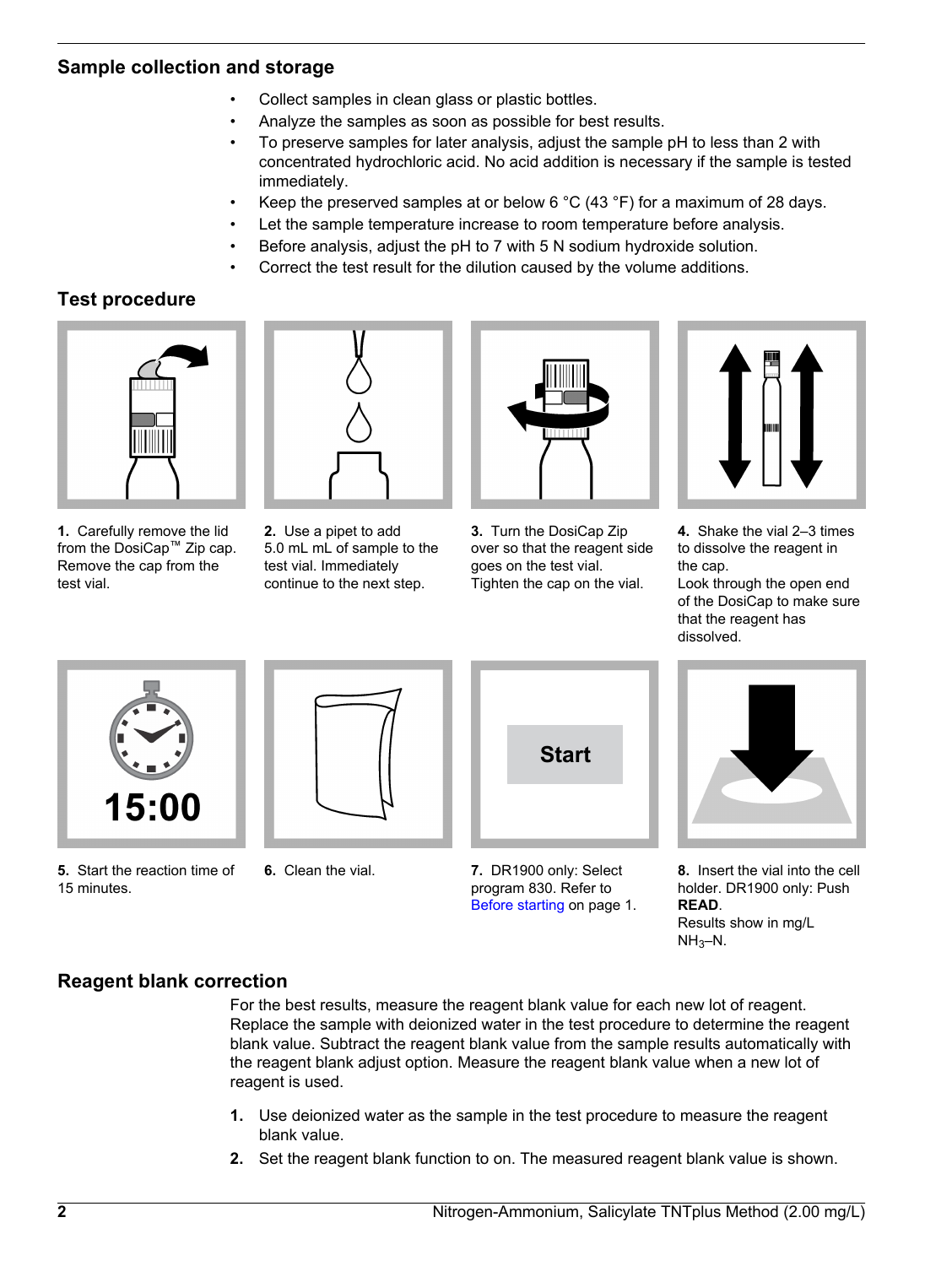**3.** Accept the blank value. The reagent blank value is then subtracted from all results until the reagent blank function is set to off or a different method is selected. *Note: As an alternative, record or enter the reagent blank value at a different time. Push the highlighted reagent blank box and use the keypad to enter the value.*

## **Sample blanks**

Samples with color or turbidity can cause high results. Samples without color or turbidity do not require sample blanks. To adjust for color or turbidity, use the steps that follow to find the sample blank.

- **1.** Do the test procedure, but do not remove the foil lid from the vial.
- **2.** Put the cap on the vial.
- **3.** Subtract the value from the final procedure step from the initial sample value to get the corrected sample concentration.

## **Interferences**

Table 2 shows that the ions were individually examined to the given concentrations and do not cause interference. No cumulative effects or influences of other ions were found.

Primary amines are found and cause high-bias results. A 10,000-fold excess of urea does not interfere. All reducing agents interfere and cause low-bias results.

*Note: An analyte concentration that is larger than the stated range adversely has an effect on color formation, which results in a false reading within the method range.*

Verify measurement results with sample dilutions or standard additions.

Distillation is necessary for samples with severe interferences. Complete the distillation procedure with the Hach General Purpose Distillation Set.

#### **Table 2 Interfering substances**

| <b>Interfering substance</b>                                                                                                                                                                   | Interference level |
|------------------------------------------------------------------------------------------------------------------------------------------------------------------------------------------------|--------------------|
| $ Cl^-$ , $SO_4^{2-}$                                                                                                                                                                          | 1000 mg/L          |
| $K^+$ , Na <sup>+</sup> , Ca <sup>2+</sup>                                                                                                                                                     | 500 mg/L           |
| $ CO32$ , NO <sub>3</sub> <sup>-</sup> , Fe <sup>3+</sup> , Cr <sup>3+</sup> , Cr <sup>6+</sup> , Zn <sup>2+</sup> , Cu <sup>2+</sup> , Co <sup>2+</sup> , Ni <sup>2+</sup> , Hg <sup>2+</sup> | 50 mg/L            |
| $Fe2+$                                                                                                                                                                                         | $25 \text{ mg/L}$  |
| $Sn^{2+}$                                                                                                                                                                                      | 10 $mg/L$          |
| $Pb^{2+}$                                                                                                                                                                                      | 5 mg/L             |
| $Ag+$                                                                                                                                                                                          | 2 mg/L             |

## **Accuracy check**

#### **Standard solution method**

Use the standard solution method to validate the test procedure, the reagents and the instrument.

Items to collect:

- Nitrogen, Ammonia Standard Solution, 1.0-mg/L NH<sub>3</sub>-N or Wastewater Effluent Standard Solution, Mixed Parameter
- **1.** Use the test procedure to measure the concentration of the standard solution.
- **2.** Compare the expected result to the actual result.

*Note: The factory calibration can be adjusted slightly with the standard calibration adjust option so that the instrument shows the expected value of the standard solution. The adjusted calibration is then used for all test results. This adjustment can increase the test accuracy when there are small variations in the reagents or instruments.*